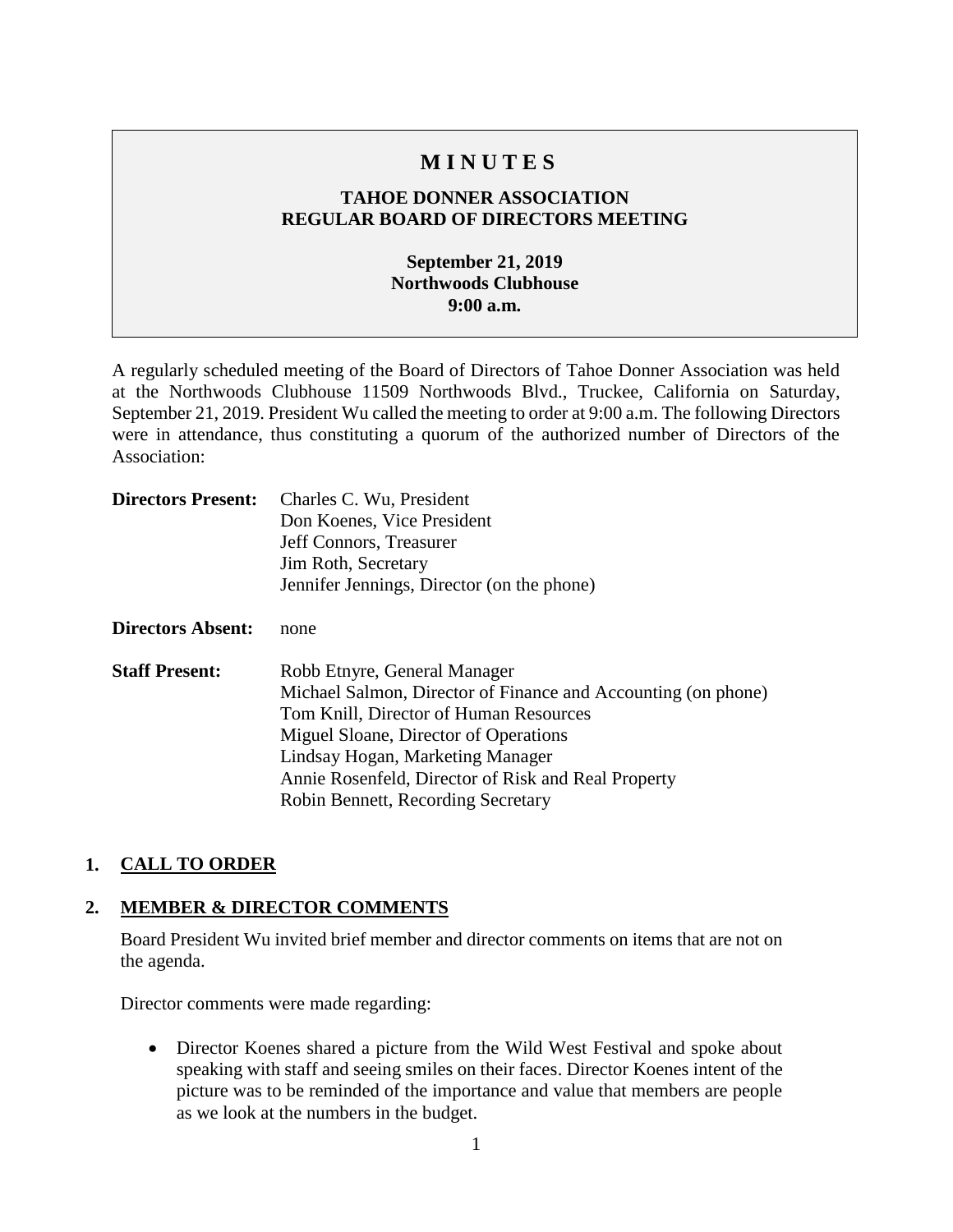- Director Roth budget workshop topics down hill ski and the cost of possibly increasing fees
- Director Connors budget and increasing costs over 4 years, special assessments, or stop spending on projects urged the BOD to carefully consider saving and not spending so much

Member comments were made regarding:

• Member commented about two agenda items in June that he would like to see back on the agenda 1. 3rd egress road 2. 7 or 9 BOD member group

Members may submit additional comments by email to the Board of Directors at [board@tahoedonner.com.](mailto:board@tahoedonner.com) (Members are recognized to comment on agenda items as they occur).

# **3. ACTION: CONSENT CALENDAR**

(Board of Directors)

Items listed under the Consent Calendar are considered to be routine and were acted on as follows:

- August 23, 2019 Meeting Minutes
- August 24, 2019 Meeting Minutes
- August 30, 2019 Meeting Minutes
- September 12, 2019 Meeting Minutes
- September 20, 2019 Meeting Minutes
- Executive Session Report o August 23, 2019 o August 24, 2019 o August 30, 2019 oSeptember 12, 2019 oSeptember 20, 2019
- 5501 July Report
- Tahoe Donner Line Dance Club New Club
- 2019/2020 Worker Compensation Insurance Renewal
- 2019/2020 Property Casualty Insurance Renewal

Director Roth noted September 20 minutes next meeting and August 23 already approved Director Jennings moved the Line Dance Club to October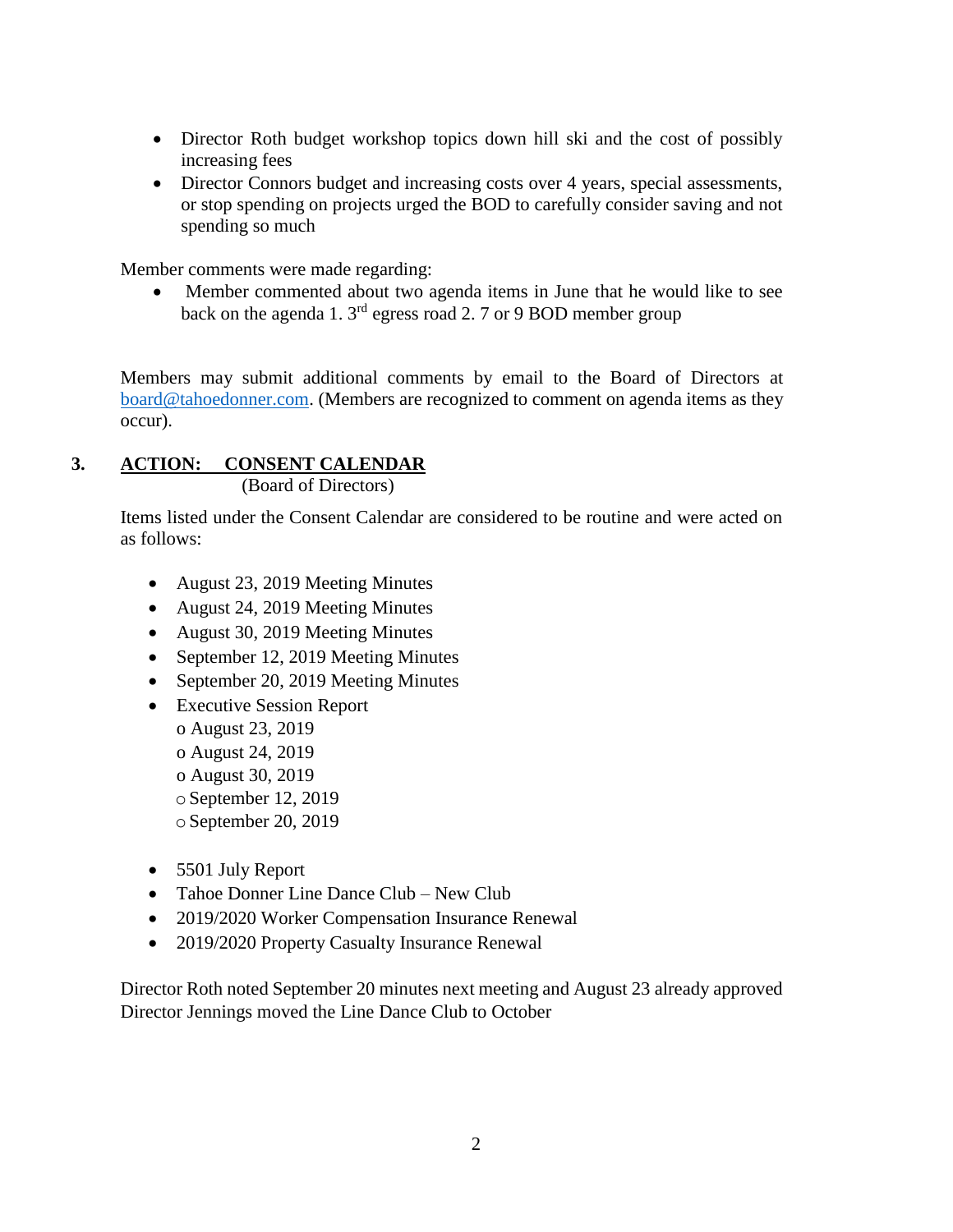Director Roth moved and Director Koenes seconded to approve the consent calendar with the correction of Aug 23 min already approved and September 20 tabled to next meeting and removing Line Dance until the October meeting. Motion Passed:  $5 - 0$ .

## **4. COMMITTEE / TASK FORCE REPORTS**

(Committee/Task Force Chairs)

The Board of Directors reviewed the Committee / Task Force written minutes and reports as a routine monthly procedure.

Director Roth mentioned he would like clarification in the Covenants Committee meeting about enforcing rules on parking. Truckee right of way.

# **5. DISCUSSION: GENERAL MANAGER QUARTERLY UPDATE**

(Robb Etnyre, General Manager)

General Manager Robb Etnyre, provided his quarterly update to the Board. Director Wu asked for an update on the "why" and what is the goal he would like an update at next board meeting.

Director Koenes mentioned in addition to the quarterly goals he would like an update on operations.

# **6. ACTION: GOLF COURSE TEE AND FAIRWAY REPAIR AND IMPROVEMENT PROJECT**

(Annie Rosenfeld, Director of Risk Management and Real Property)

Director of Risk Management and Real Property Annie Rosenfeld gave an overview of the improvement project and provided a presentation to the Board of Directors and all members present.

The Board of Directors reviewed and discussed the project plans and the costs for each component.

After discussion Director Roth moved to approve the Golf Course Tee and Fairway Repair and Improvement Project proposal as suggested by staff. No second motion died.

Director Koenes moved to approve the project with \$486k from Development Fund and remainder coming from Reserve Fund a 70-30 split. For a total of \$1.6 million. No second motion died.

Director Roth moved to approve the project presented by staff with covering the costs from the Replacement Reserve Fund seconded by Director Koenes.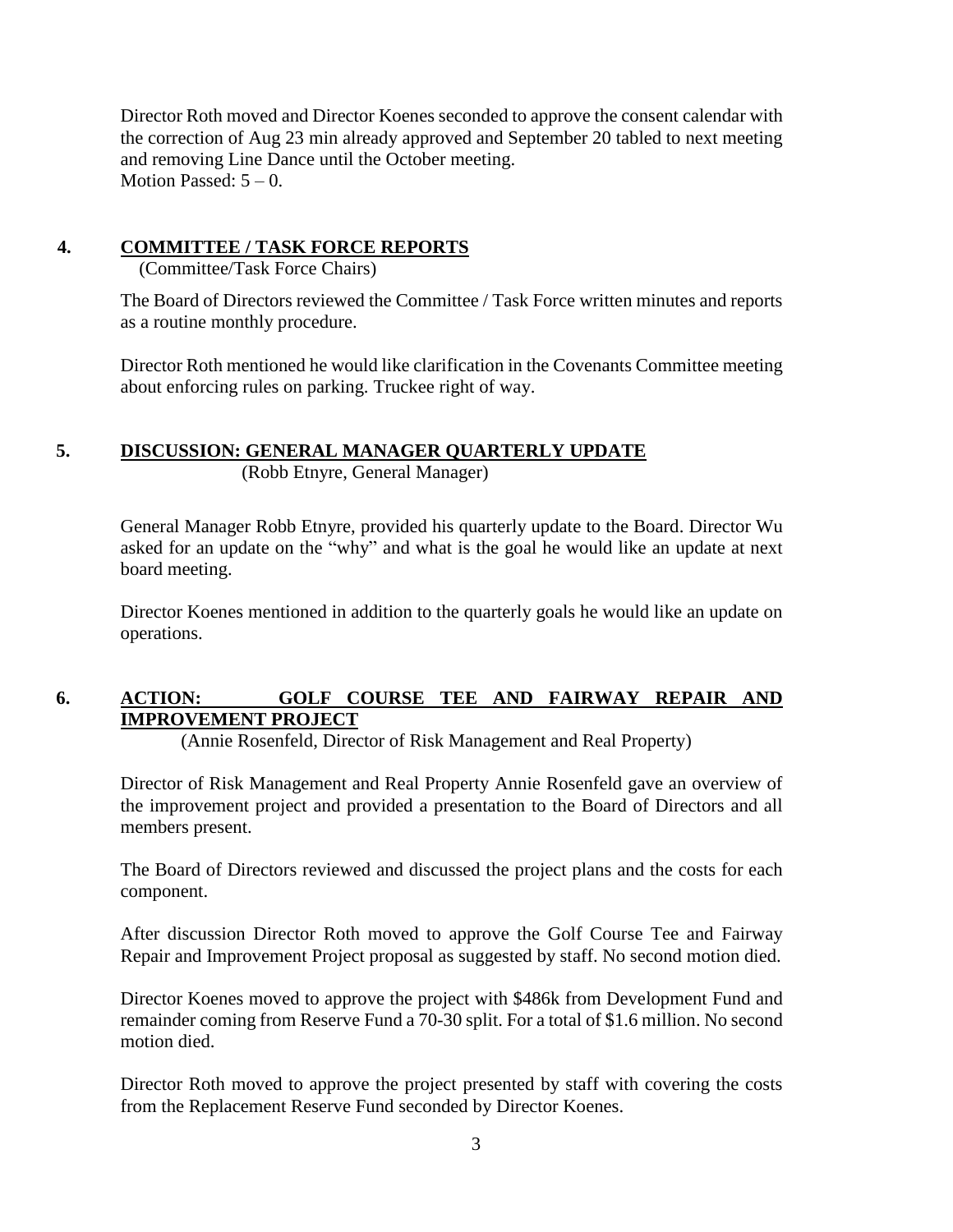Motion passed: 4- 1 Director Connors Abstain.

## **7. ACTION: SURVEYS**

(Lindsay Hogan, Director of Marketing)

The Board of Directors reviewed the presentation given by the Director of Marketing, Lindsay Hogan on the survey process.

#### **8. BREAK** taken at 11:21 a.m.

The Board meeting resumed at 11: 35 a.m.

The Board of Directors adjourned for a lunch break at 12:33 p.m.

The Board meeting resumed at 1:08 p.m. to item number 9.

#### **9. DISCUSSION: 2020 BUDGET FOLLOW UP**

(Michael Salmon, Director of Finance and Accounting)

Director of Finance and Accounting, Michael Salmon briefed the Board of Directors on the recent two budget workshops and the current board recommendations.

# **10. DISCUSSION: VISION AND MEMBER FOCUS**

(Charles C. Wu, Board President)

Board President, Charles C. Wu skipped this item due to timeliness.

# **11. DISCUSSION: COVENANTS, ENFORCEMENTS AND FINES**

(Charles C. Wu, Board President)

Director of Risk Management and Real Property, Annie Rosenfeld informed the board that the updated 45 day notice schedule will come before the board in October now that we have legal counsel engaged.

#### **12. EXECUTIVE SESSION (closed to members)**

Director Koenes moved to approve adjourning to executive session Director Roth seconded. Motion passed: 4-0

The Board of Directors adjourned to executive session at 2:12 p.m.